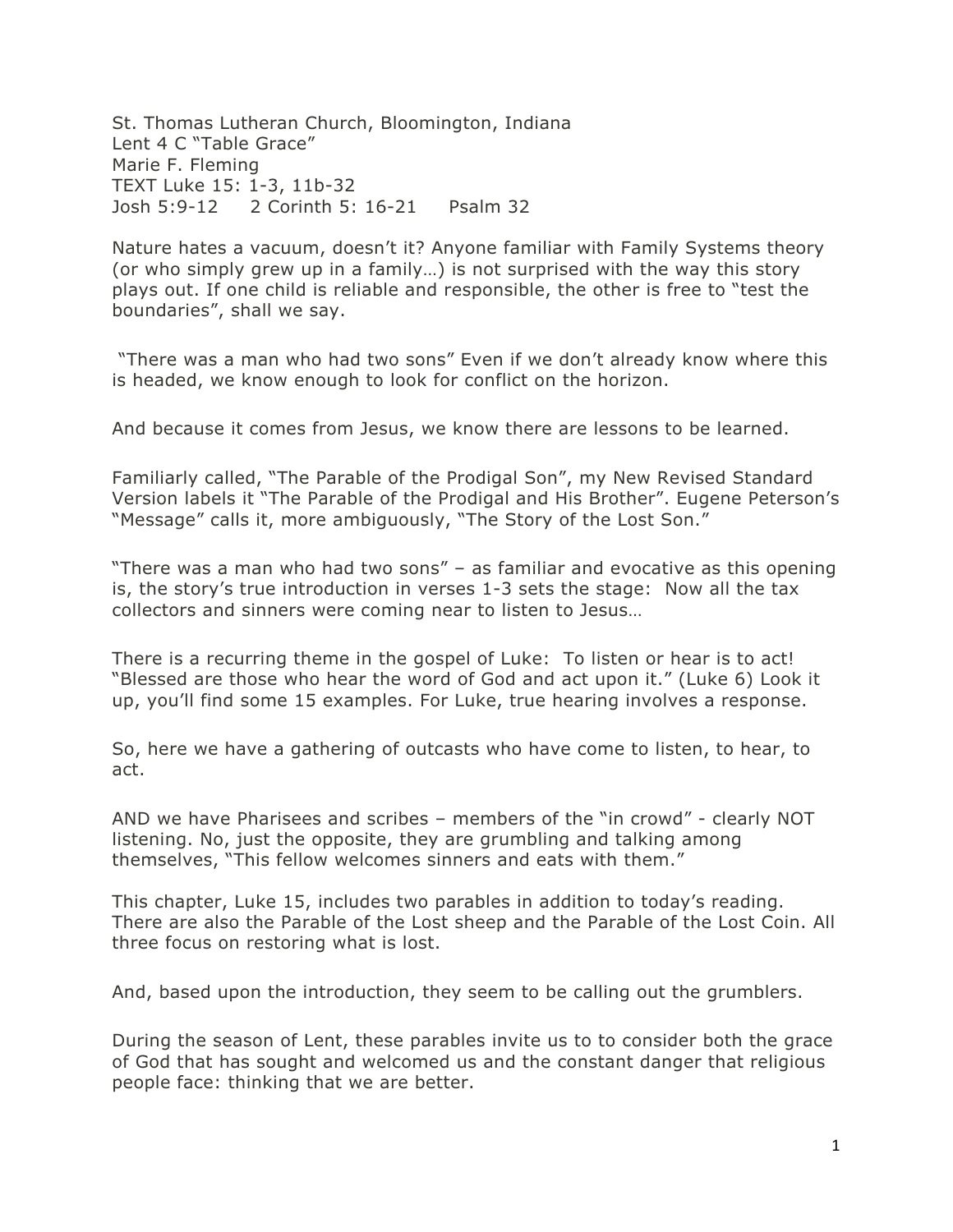Justo Gonzales Christian Century https://www.christiancentury.org/article/livingword/march-31-lent-4c-luke-151-3-11b-32

Keeping all this in mind, may we turn for a moment to the father?

Who is he, anyway? We Christians might be inclined to identify him with a distinctly Christian God, as if the God of Israel were devoid of mercy and grace. As if "our" God were a new and improved model.

Participants in our "Living the Questions" and "Saving Jesus" conversations will be familiar with Amy-Jill Levine, a scholar of Christian Scriptures who interprets Jesus from a Jewish perspective. According to Dr. Levine, the loving and merciful human father is not an anomaly among Jewish fathers.

In a recent interview with the Christian Century, Levine explained, https://www.christiancentury.org/article/2014-08/parable-and-its-baggage "There is no compelling reason in the parable itself to see the father as anyone other than a human father."

In other words, the God of Israel is like a human father, not the other way around.

To illustrate, Levine turns to Rabbinic literature, that centuries-long collection of reflection and argument, commentary and interpretation, and imaginative extrapolation based on Hebrew scripture.

These are sacred texts with which Jesus and his audience – especially the Pharisees and scribes - would have been familiar. Let's call it Jesus' source material:

Pesikta Rabbati (184–85) recounts:

"A king had a son who had gone astray from his father on a journey of a hundred days. His friends said to him, "Return to your father." But the son sent word back to his father saying, How can I have the effrontery to return? I am ashamed to come before you. I cannot' Then his father sent word, 'Return as far as you can, and I will come the rest of the way to you.' So God says, "Return to me, and I will return to you."

"For the rabbis, the challenge is not in seeing God's love in a new way; the challenge is to get the wayward to return." There is no value judgment on lostness. What matters is restoring what who is lost.

Our parable is located within a whole 10-chapter chunk of Luke's gospel, that leads up to Jerusalem and the cross, where Jesus is training disciples in these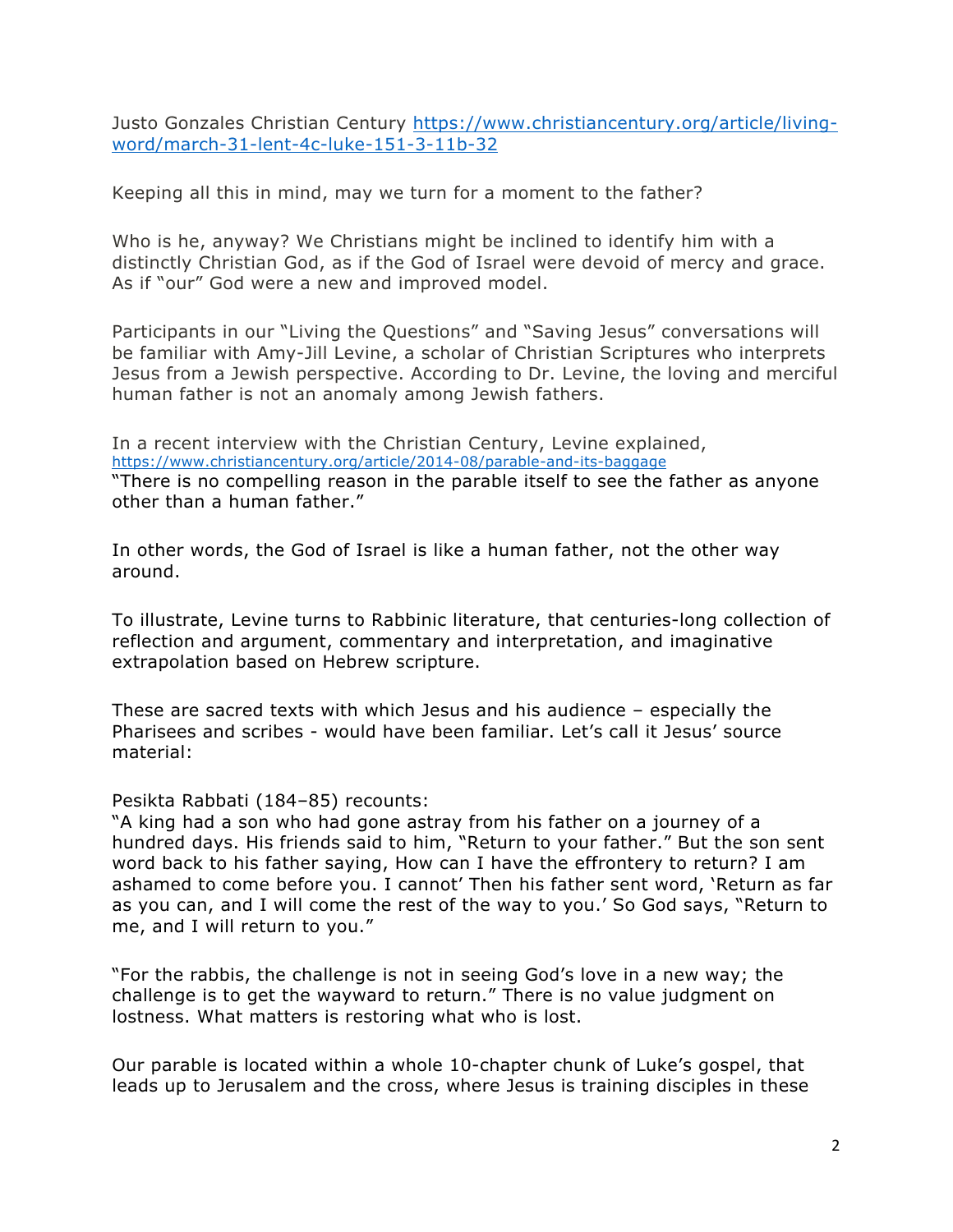essentials: hospitality, mercy, and grace, often using parables to paint pictures, and often in the context of a meal.

A modern-day example of a community formed around hospitality and grace is found in St. Lydia Lutheran Church, a small congregation of about 50 people in Brooklyn New York. Featured in the February issue of "Living Lutheran" magazine, the congregation was born about a decade ago when founding pastor, Emily Scott "noticed the people she was meeting in the city were longing for connection. Hospitality, in the act of having friends over for dinner, is rare in the city, she found. Apartments are tiny so people generally go out to restaurants to socialize. Scott's idea was both novel and ancient, rooted in the early Christian church: She founded a storefront congregation whose worship and communion are structured around an actual meal, prepared and cleaned up by the congregation. This dinner church features a meal which nourishes people physically and spiritually, in a setting where everyone is welcome and has a place at the table. Living Lutheran February, 2019 pp. 30-32

In today's reading from the Book of Joshua, the Israelites observe the end of their 2-generation wilderness sojourn by eating the fruit of the land. The manna having served its nutritive purpose is replaced by the more conventional kind of homecoming feast.

Likewise, a younger son's sojourn ends with a welcome home feast. And another son's leaving begins. Our Family Systems thinking readily explains: Now that the younger child is the "good one", the older is sprung free to go a little wild, to lose his cool, to disrespect and disagree and disappear.

By the time Jesus gets to the end of this third and last parable, I hope the scribes and Pharisees are listening,

Because, just when I am certain God likes the younger child best - the one who sees the error of his ways, who returns and is restored to family membership with all the accoutrements of that position: the Ring, the Robe, the Shoes, even the feast – there is this surprising scene of grace played out between the father and his older child.

My self-righteous, older-child heart leaps within me at this magnificent realization: The same loving father runs to welcome the returning prodigal now goes out to find this newly-missing one, bearing a the child's heated tirade and THEN beseeching him, begging him to return, that the family might be restored.

The aforementioned Dr. Levine has teamed up with retired Indianapolis Rabbi Sandy Eisenberg Sasso's to write a children's book on the three parables of Luke 15. It is called "Everyone Counts".